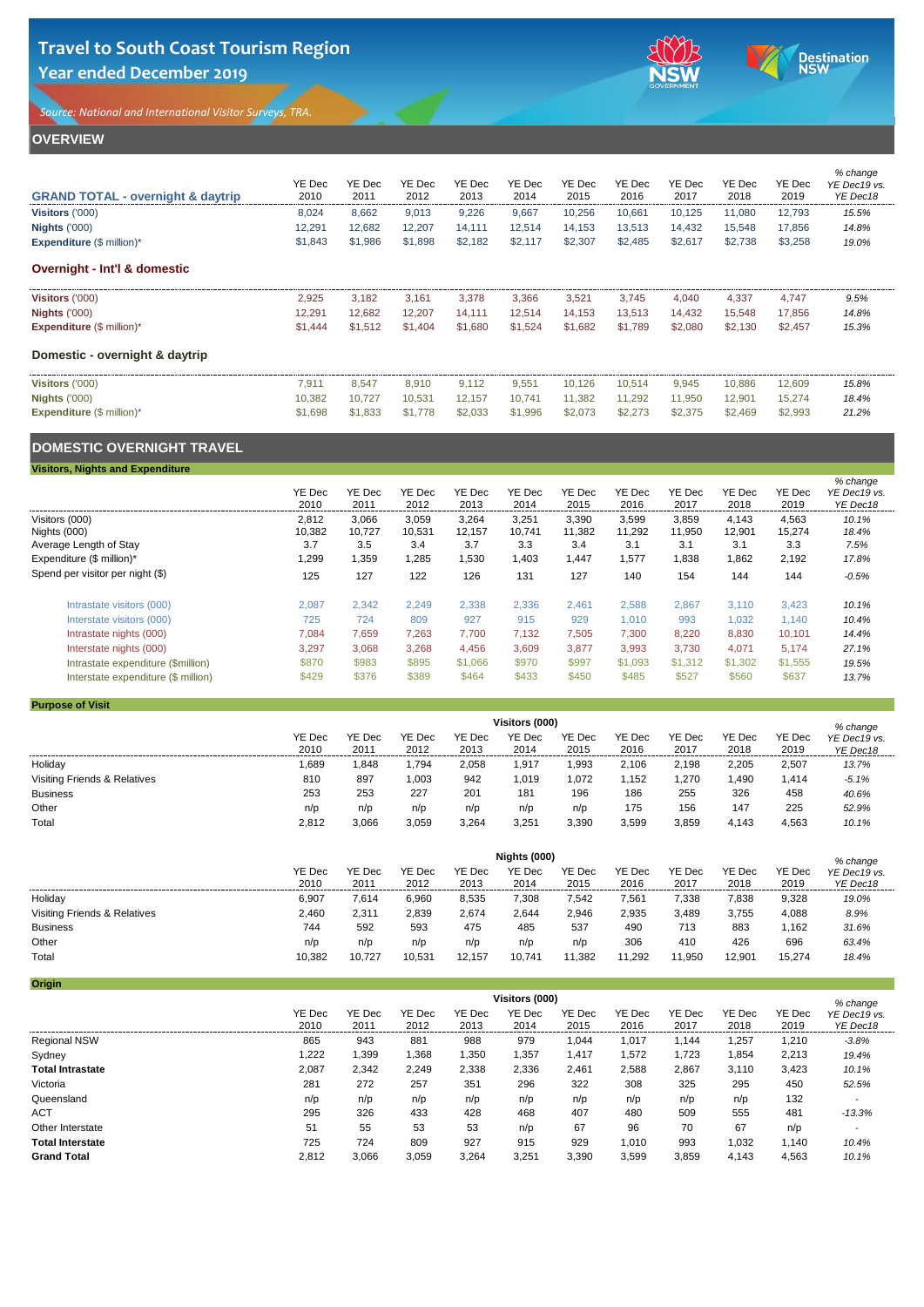

*Source: National and International Visitor Surveys, TRA.* 

| Age                 |        |        |        |        |                |        |        |        |        |        |              |
|---------------------|--------|--------|--------|--------|----------------|--------|--------|--------|--------|--------|--------------|
|                     |        |        |        |        | Visitors (000) |        |        |        |        |        | % change     |
|                     | YE Dec | YE Dec | YE Dec | YE Dec | YE Dec         | YE Dec | YE Dec | YE Dec | YE Dec | YE Dec | YE Dec19 vs. |
|                     | 2010   | 2011   | 2012   | 2013   | 2014           | 2015   | 2016   | 2017   | 2018   | 2019   | YE Dec18     |
| 15-29               | 689    | 599    | 742    | 665    | 771            | 687    | 801    | 909    | 886    | 975    | 10.1%        |
| 30-39               | 524    | 595    | 490    | 627    | 500            | 543    | 590    | 645    | 767    | 756    | $-1.4%$      |
| 40-49               | 474    | 596    | 559    | 606    | 610            | 624    | 688    | 687    | 705    | 731    | 3.7%         |
| 50-59               | 554    | 564    | 574    | 581    | 663            | 665    | 631    | 713    | 748    | 779    | 4.1%         |
| 60-69               | 359    | 482    | 458    | 548    | 493            | 567    | 590    | 552    | 631    | 827    | 31.1%        |
| $70+$               | 211    | 230    | 235    | 238    | 213            | 305    | 299    | 355    | 406    | 494    | 21.7%        |
| Total               | 2,812  | 3,066  | 3,059  | 3,264  | 3,251          | 3,390  | 3,599  | 3,859  | 4,143  | 4,563  | 10.1%        |
| <b>Travel Party</b> |        |        |        |        |                |        |        |        |        |        |              |

YE Dec 2010 YE Dec 2011 YE Dec 2012 YE Dec 2013 YE Dec 2014 YE Dec 2015 YE Dec 2016 YE Dec 2017 YE Dec 2018 YE Dec 2019 Travelling alone 418 494 550 389 549 653 584 805 747 1,042 *39.5%* Adult couple 815 886 914 960 933 995 1,160 1,145 1,306 1,365 *4.6%* Family group - parents and children 948 943 873 1,002 914 838 814 800 856 854 *-0.2%* Friends or relatives travelling together with(out) children 517 625 626 828 769 812 954 978 1,049 1,114 *6.2%* Business associates travelling together with(out) spouse n/p n/p n/p n/p n/p n/p n/p n/p n/p 144 *-* Other n/p n/p n/p n/p n/p n/p n/p n/p n/p n/p *-* Total 2,812 3,066 3,059 3,264 3,251 3,390 3,599 3,859 4,143 4,563 *10.1% % change YE Dec19 vs. YE Dec18* **Visitors (000)**

| Top 5 Activities (sorted by the latest year) |                |                  |                |                |                |                |                |                |                |                |                          |
|----------------------------------------------|----------------|------------------|----------------|----------------|----------------|----------------|----------------|----------------|----------------|----------------|--------------------------|
|                                              |                |                  |                |                | Visitors (000) |                |                |                |                |                | % change                 |
|                                              | YE Dec<br>2010 | YE Dec<br>201'   | YE Dec<br>2012 | YE Dec<br>2013 | YE Dec<br>2014 | YE Dec<br>2015 | YE Dec<br>2016 | YE Dec<br>2017 | YE Dec<br>2018 | YE Dec<br>2019 | YE Dec19 vs.<br>YE Dec18 |
| Eat out / dine at a restaurant and/or cafe   | .494           | .64 <sup>′</sup> | 1.576          | .800           | .795           | 908.           | 2.175          | 2.406          | 2.603          | 2.959          | 13.7%                    |
| Go to the beach                              | .350           | .375             | 1.501          | .633           | .702           | .711           | ,901           | 2.000          | 2.095          | 2.488          | 18.8%                    |
| Visit friends & relatives                    | 1.212          | . 317            | 1.366          | .436           | .495           | .441           | .534           | 1.678          | .877           | 1,852          | $-1.3%$                  |
| Sightseeing/looking around                   | 899            | 976              | 842            | 968            | 949            | 876            | 940            | 1.107          | .399           | .404           | 0.4%                     |
| Pubs, clubs, discos etc                      | 507            | 622              | 707            | 708            | 721            | 852            | 748            | 789            | 883            | 1.179          | 33.6%                    |

| Top 3 types of Accommodation used (sorted by the latest year) |                |                       |                |                |                |                |                |                |                |                |                                      |  |
|---------------------------------------------------------------|----------------|-----------------------|----------------|----------------|----------------|----------------|----------------|----------------|----------------|----------------|--------------------------------------|--|
|                                                               | Nights (000)   |                       |                |                |                |                |                |                |                |                |                                      |  |
|                                                               | YE Dec<br>2010 | <b>YE Dec</b><br>201' | YE Dec<br>2012 | YE Dec<br>2013 | YE Dec<br>2014 | YE Dec<br>2015 | YE Dec<br>2016 | YE Dec<br>2017 | YE Dec<br>2018 | YE Dec<br>2019 | % change<br>YE Dec19 vs.<br>YE Dec18 |  |
| Friends or relatives property                                 | 3.471          | 3.265                 | 3.655          | 3.764          | 3.311          | 4.068          | 3.435          | 4.098          | 4.607          | 4.469          | $-3.0%$                              |  |
| Caravan park or commercial camping ground                     | 2,365          | 2.233                 | 2.163          | 3.270          | 2.720          | 2.491          | 2,677          | 2.095          | 2,252          | 2.719          | 20.7%                                |  |
| Own property                                                  | 923            | l.156                 | 900            | .143           | .026           | 1,052          | 993            | 907            | 950            | 2.137          | 124.8%                               |  |

| Top 3 types of Transport used (sorted by the latest year) |                |               |        |        |        |        |        |        |        |        |                          |  |
|-----------------------------------------------------------|----------------|---------------|--------|--------|--------|--------|--------|--------|--------|--------|--------------------------|--|
|                                                           | Visitors (000) |               |        |        |        |        |        |        |        |        |                          |  |
|                                                           | YE Dec         | <b>YE Dec</b> | YE Dec | YE Dec | YE Dec | YE Dec | YE Dec | YE Dec | YE Dec | YE Dec | % change<br>YE Dec19 vs. |  |
|                                                           | 2010           | 2011          | 2012   | 2013   | 2014   | 2015   | 2016   | 2017   | 2018   | 2019   | YE Dec18                 |  |
| Private vehicle or company car                            | 2,518          | 2.807         | 2.834  | 3,003  | 2,952  | 3,037  | 3.304  | 3.525  | 3.786  | 4.123  | 8.9%                     |  |
| Aircraft                                                  | n/p            | 81            | n/p    | 98     | n/p    | 146    | 120    | 141    | n/p    | 165    | $\overline{\phantom{a}}$ |  |
| Railway                                                   | n/p            | n/p           | n/p    | n/p    | n/p    | n/p    | n/p    | n/p    | n/p    | n/p    |                          |  |

### **INTERNATIONAL OVERNIGHT TRAVEL**

| <b>Visitors, Nights and Expenditure</b> |                |                |                |                |                |                |                       |                |                |                |                                      |
|-----------------------------------------|----------------|----------------|----------------|----------------|----------------|----------------|-----------------------|----------------|----------------|----------------|--------------------------------------|
|                                         | YE Dec<br>2010 | YE Dec<br>2011 | YE Dec<br>2012 | YE Dec<br>2013 | YE Dec<br>2014 | YE Dec<br>2015 | <b>YE Dec</b><br>2016 | YE Dec<br>2017 | YE Dec<br>2018 | YE Dec<br>2019 | % change<br>YE Dec19 vs.<br>YE Dec18 |
| Visitors (000)                          | 113            | 116            | 102            | 113            | 116            | 130            | 147                   | 180            | 194            | 185            | $-4.7%$                              |
| Nights (000)                            | .909           | .955           | .676           | ,955           | 1.773          | 2.771          | 2.220                 | 2.482          | 2.647          | 2.582          | $-2.5%$                              |
| Average Length of Stay                  | 16.9           | 16.9           | 16.4           | 17.2           | 15.3           | 21.3           | 15.2                  | 13.8           | 13.7           | 14.0           | 2.3%                                 |
| Expenditure (\$ million)*               | 145            | 153            | 120            | 149            | 120            | 235            | 212                   | 242            | 269            | 265            | $-1.4%$                              |
| Spend per visitor per night (\$)        | 76             | 78             |                | 76             | 68             | 85             | 96                    | 98             | 102            | 103            | 1.1%                                 |

|                |                       |                |                |                |                |                |                |                |                | % change                 |
|----------------|-----------------------|----------------|----------------|----------------|----------------|----------------|----------------|----------------|----------------|--------------------------|
| YE Dec<br>2010 | <b>YE Dec</b><br>2011 | YE Dec<br>2012 | YE Dec<br>2013 | YE Dec<br>2014 | YE Dec<br>2015 | YE Dec<br>2016 | YE Dec<br>2017 | YE Dec<br>2018 | YE Dec<br>2019 | YE Dec19 vs.<br>YE Dec18 |
| 65             | 67                    | 60             | 71             | 70             | 77             | 89             | 118            | 125            | 119            | $-5.4%$                  |
| 35             | 35                    | 27             | 30             | 35             | 41             | 39             | 45             | 56             | 48             | $-14.1%$                 |
| n/p            | n/p                   | 9              | n/p            | n/p            | n/p            | n/p            | n/p            | n/p            | n/p            |                          |
| n/p            | n/p                   | n/p            | n/p            | n/p            | n/p            | n/p            | n/p            | n/p            | n/p            |                          |
|                | 8                     | 5              | 5              | 5              | 8              | 9              | 8              |                | 9              | 22.5%                    |
| n/p            | n/p                   | n/p            | n/p            | n/p            | n/p            | n/p            | n/p            | n/p            | n/p            |                          |
| 113            | 116                   | 102            | 113            | 116            | 130            | 147            | 180            | 194            | 185            | $-4.7%$                  |
|                |                       |                |                |                |                | Visitors (000) |                |                |                |                          |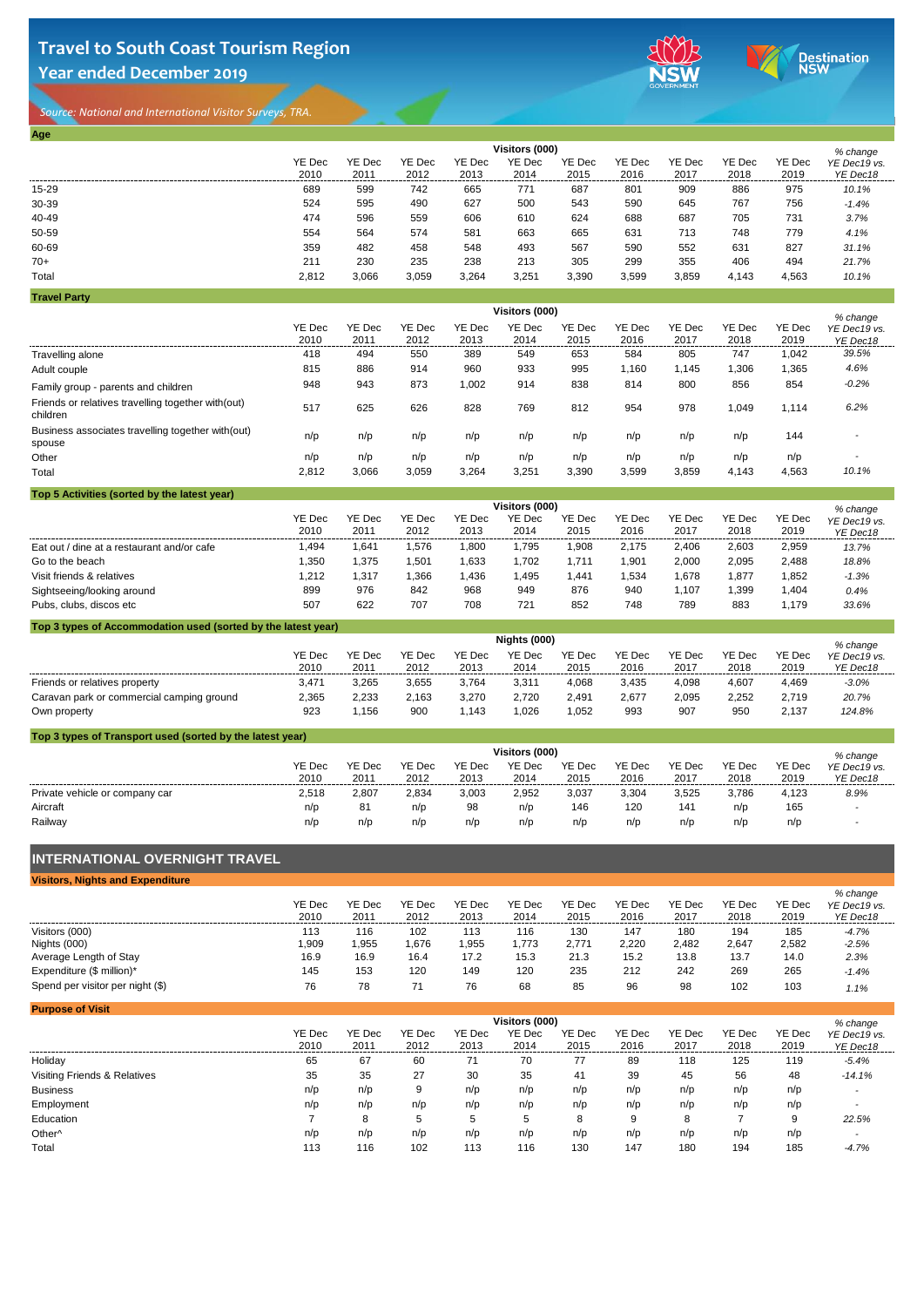

*Source: National and International Visitor Surveys, TRA.* 

| <b>Purpose of Visit</b>      |                |                |                |                |                |                |                |                |                |                |                          |
|------------------------------|----------------|----------------|----------------|----------------|----------------|----------------|----------------|----------------|----------------|----------------|--------------------------|
|                              |                |                |                |                | Nights (000)   |                |                |                |                |                | % change                 |
|                              | YE Dec<br>2010 | YE Dec<br>2011 | YE Dec<br>2012 | YE Dec<br>2013 | YE Dec<br>2014 | YE Dec<br>2015 | YE Dec<br>2016 | YE Dec<br>2017 | YE Dec<br>2018 | YE Dec<br>2019 | YE Dec19 vs.<br>YE Dec18 |
| Holiday                      | 350            | 319            | 342            | 478            | 523            | 462            | 361            | 503            | 607            | 652            | 7.4%                     |
| Visiting Friends & Relatives | 455            | 555            | 425            | 577            | 437            | 764            | 575            | 625            | 942            | 644            | $-31.6%$                 |
| <b>Business</b>              | n/p            | n/p            | 83             | n/p            | n/p            | n/p            | n/p            | n/p            | n/p            | n/p            |                          |
| Employment                   | n/p            | n/p            | n/p            | n/p            | n/p            | n/p            | n/p            | n/p            | n/p            | n/p            |                          |
| Education                    | 934            | 927            | 638            | 662            | 571            | 1,050          | 894            | 1,036          | 860            | 1,051          | 22.2%                    |
| Other <sup>^</sup>           | n/p            | n/p            | n/p            | n/p            | n/p            | n/p            | n/p            | n/p            | n/p            | n/p            |                          |
| Total                        | 1,909          | 1,955          | 1,676          | 1,955          | 1,773          | 2,771          | 2,220          | 2,482          | 2,647          | 2,582          | $-2.5%$                  |

| Top 3 Int'l source markets to South Coast |                |                |                |                |                |                |                |                |                |                |                          |
|-------------------------------------------|----------------|----------------|----------------|----------------|----------------|----------------|----------------|----------------|----------------|----------------|--------------------------|
|                                           |                |                |                |                | Visitors (000) |                |                |                |                |                | % change                 |
|                                           | YE Dec<br>2010 | YE Dec<br>2011 | YE Dec<br>2012 | YE Dec<br>2013 | YE Dec<br>2014 | YE Dec<br>2015 | YE Dec<br>2016 | YE Dec<br>2017 | YE Dec<br>2018 | YE Dec<br>2019 | YE Dec19 vs.<br>YE Dec18 |
| United Kingdom                            | 26             | 27             | 19             | 20             | 17             | 23             | 24             | 30             | 30             | 26             | $-12.8%$                 |
| United States of America                  | 12             | 13             | 11             | 14             | 13             | 14             | 17             | 20             | 21             | 23             | 8.9%                     |
| New Zealand                               | 14             | 12             | 12             | 13             | 13             | n/p            | 16             | 10             | 15             | 19             | 27.0%                    |
| Age                                       |                |                |                |                |                |                |                |                |                |                |                          |

|                     | Visitors (000) |                |                |                |                |                |                |                |                |                |                                      |  |
|---------------------|----------------|----------------|----------------|----------------|----------------|----------------|----------------|----------------|----------------|----------------|--------------------------------------|--|
|                     | YE Dec<br>2010 | YE Dec<br>2011 | YE Dec<br>2012 | YE Dec<br>2013 | YE Dec<br>2014 | YE Dec<br>2015 | YE Dec<br>2016 | YE Dec<br>2017 | YE Dec<br>2018 | YE Dec<br>2019 | % change<br>YE Dec19 vs.<br>YE Dec18 |  |
| 15-29               | 36             | 45             | 34             | 38             | 41             | 43             | 51             | 55             | 58             | 61             | 5.1%                                 |  |
| 30-39               | 19             | 16             | 17             | 15             | 13             | 18             | 23             | 24             | 26             | 27             | 5.5%                                 |  |
| 40-49               | 16             | 18             | 16             | 16             | 19             | 15             | 13             | 28             | 24             | 20             | $-15.3%$                             |  |
| 50-59               | 16             | 17             | 13             | 17             | 17             | 20             | 25             | 34             | 33             | 37             | 10.7%                                |  |
| 60-69               | 22             | 17             | 18             | 19             | 19             | 25             | 24             | 29             | 35             | 26             | $-26.5%$                             |  |
| $70+$               | n/p            | n/p            | n/p            | n/p            | n/p            | n/p            | n/p            | n/p            | 18             | 14             | $-23.3%$                             |  |
| Total               | 113            | 116            | 102            | 113            | 116            | 130            | 147            | 180            | 194            | 185            | $-4.7%$                              |  |
| <b>Travel Party</b> |                |                |                |                |                |                |                |                |                |                |                                      |  |

|                                                                       | Visitors (000)           |                |                |                |                |                |                |                |                |                |                                      |  |  |
|-----------------------------------------------------------------------|--------------------------|----------------|----------------|----------------|----------------|----------------|----------------|----------------|----------------|----------------|--------------------------------------|--|--|
|                                                                       | YE Dec<br>2010           | YE Dec<br>2011 | YE Dec<br>2012 | YE Dec<br>2013 | YE Dec<br>2014 | YE Dec<br>2015 | YE Dec<br>2016 | YE Dec<br>2017 | YE Dec<br>2018 | YE Dec<br>2019 | % change<br>YE Dec19 vs.<br>YE Dec18 |  |  |
| Travelling alone                                                      | 63                       | 62             | 50             | 57             | 59             | 69             | 75             | 94             | 94             | 89             | $-5.5%$                              |  |  |
| Adult couple                                                          | 31                       | 30             | 31             | 34             | 32             | 38             | 37             | 46             | 51             | 48             | $-5.5%$                              |  |  |
| Family group - parent(s) and children                                 | n/p                      | 11             | 10             | 11             | 12             | 11             | 16             | 19             | 18             | 27             | 47.1%                                |  |  |
| Friends and/ or relatives travelling together                         | 10                       | 11             | 8              | 10             | 12             | 11             | 15             | 18             | 28             | 15             | $-46.2%$                             |  |  |
| Business associates travelling together with (out)<br>spouse          | n/p                      | n/p            | n/p            | n/p            | n/p            | n/p            | n/p            | n/p            | n/p            | n/p            |                                      |  |  |
| Other                                                                 | $\overline{\phantom{a}}$ | n/p            | n/p            | n/p            | n/p            | n/p            | n/p            | n/p            | n/p            | n/p            |                                      |  |  |
| Total                                                                 | 113                      | 116            | 102            | 113            | 116            | 130            | 147            | 180            | 194            | 185            | $-4.7%$                              |  |  |
| Top 5 activities on the trip to Australia (sorted by the latest year) |                          |                |                |                |                |                |                |                |                |                |                                      |  |  |

|                                             | Visitors (000) |                       |                |                |                |                |                |                |                |                |                                      |  |
|---------------------------------------------|----------------|-----------------------|----------------|----------------|----------------|----------------|----------------|----------------|----------------|----------------|--------------------------------------|--|
|                                             | YE Dec<br>2010 | <b>YE Dec</b><br>2011 | YE Dec<br>2012 | YE Dec<br>2013 | YE Dec<br>2014 | YE Dec<br>2015 | YE Dec<br>2016 | YE Dec<br>2017 | YE Dec<br>2018 | YE Dec<br>2019 | % change<br>YE Dec19 vs.<br>YE Dec18 |  |
| Eat out / dine at a restaurant and/or cafe  | 101            | 102                   | 92             | 101            | 105            | 121            | 138            | 170            | 183            | 171            | $-6.3%$                              |  |
| Go to the beach                             | 95             | 98                    | 82             | 94             | 97             | 112            | 123            | 157            | 172            | 157            | $-8.7%$                              |  |
| Sightseeing/looking around                  | 91             | 92                    | 82             | 91             | 92             | 108            | 117            | 144            | 160            | 149            | $-6.6%$                              |  |
| Go shopping for pleasure                    | 86             | 84                    | 76             | 85             | 92             | 103            | 119            | 136            | 147            | 142            | $-3.8%$                              |  |
| Visit national parks / state parks          | 71             | 63                    | 65             | 74             | 73             | 86             | 97             | 127            | 128            | 125            | $-2.5%$                              |  |
| <b>First or Return Visitor to Australia</b> |                |                       |                |                |                |                |                |                |                |                |                                      |  |

|                                                          | Visitors (000) |                |                |                |                |                |                |                |                |                |                                      |  |
|----------------------------------------------------------|----------------|----------------|----------------|----------------|----------------|----------------|----------------|----------------|----------------|----------------|--------------------------------------|--|
|                                                          | YE Dec<br>2010 | YE Dec<br>2011 | YE Dec<br>2012 | YE Dec<br>2013 | YE Dec<br>2014 | YE Dec<br>2015 | YE Dec<br>2016 | YE Dec<br>2017 | YE Dec<br>2018 | YE Dec<br>2019 | % change<br>YE Dec19 vs.<br>YE Dec18 |  |
| First visit                                              | 46             | 51             | 47             | 49             | 57             | 60             | 65             | 76             | 86             | 79             | $-8.2%$                              |  |
| Return visit                                             | 67             | 64             | 55             | 64             | 59             | 70             | 81             | 104            | 108            | 106            | $-1.9%$                              |  |
| Total                                                    | 113            | 116            | 102            | 113            | 116            | 130            | 147            | 180            | 194            | 185            | $-4.7%$                              |  |
| Top 3 types of Accommodation (sorted by the latest year) |                |                |                |                |                |                |                |                |                |                |                                      |  |

|                                                                   | Nights (000)   |                       |                |                |                |                |                |                |                |                |                                      |  |  |
|-------------------------------------------------------------------|----------------|-----------------------|----------------|----------------|----------------|----------------|----------------|----------------|----------------|----------------|--------------------------------------|--|--|
|                                                                   | YE Dec<br>2010 | <b>YE Dec</b><br>2011 | YE Dec<br>2012 | YE Dec<br>2013 | YE Dec<br>2014 | YE Dec<br>2015 | YE Dec<br>2016 | YE Dec<br>2017 | YE Dec<br>2018 | YE Dec<br>2019 | % change<br>YE Dec19 vs.<br>YE Dec18 |  |  |
| Rented house/apartment/flat or unit                               | 849            | 808                   | 704            | 758            | 57'            | 1.110          | 897            | 999            | 961            | 982            | 2.1%                                 |  |  |
| Friends or relatives property                                     | 546            | 675                   | 553            | 679            | 536            | 982            | 658            | 727            | 866            | 746            | $-13.9%$                             |  |  |
| Education institution (University/school dormitory or<br>college) | n/p            | n/p                   | n/p            | n/p            | n/p            | n/p            | n/p            | n/p            | n/p            | n/p            |                                      |  |  |

| Top 3 types of Transport used (sorted by the latest year) |                |                       |                |                |                |                |                |                |                |                |                                      |  |  |
|-----------------------------------------------------------|----------------|-----------------------|----------------|----------------|----------------|----------------|----------------|----------------|----------------|----------------|--------------------------------------|--|--|
|                                                           | Visitors (000) |                       |                |                |                |                |                |                |                |                |                                      |  |  |
|                                                           | YE Dec<br>2010 | <b>YE Dec</b><br>2011 | YE Dec<br>2012 | YE Dec<br>2013 | YE Dec<br>2014 | YE Dec<br>2015 | YE Dec<br>2016 | YE Dec<br>2017 | YE Dec<br>2018 | YE Dec<br>2019 | % change<br>YE Dec19 vs.<br>YE Dec18 |  |  |
| Private vehicle or company car                            | 46             | 52                    | 46             | 46             | 51             | 57             | 54             | 70             | 76             | 67             | $-12.0%$                             |  |  |
| Rental car                                                | 33             | 28                    | 24             | 30             | 30             | 32             | 37             | 40             | 52             | 55             | 6.1%                                 |  |  |
| Aircraft                                                  | 12             |                       |                | 10             | 10             | 9              | 13             | 14             | 14             | 15             | 2.5%                                 |  |  |